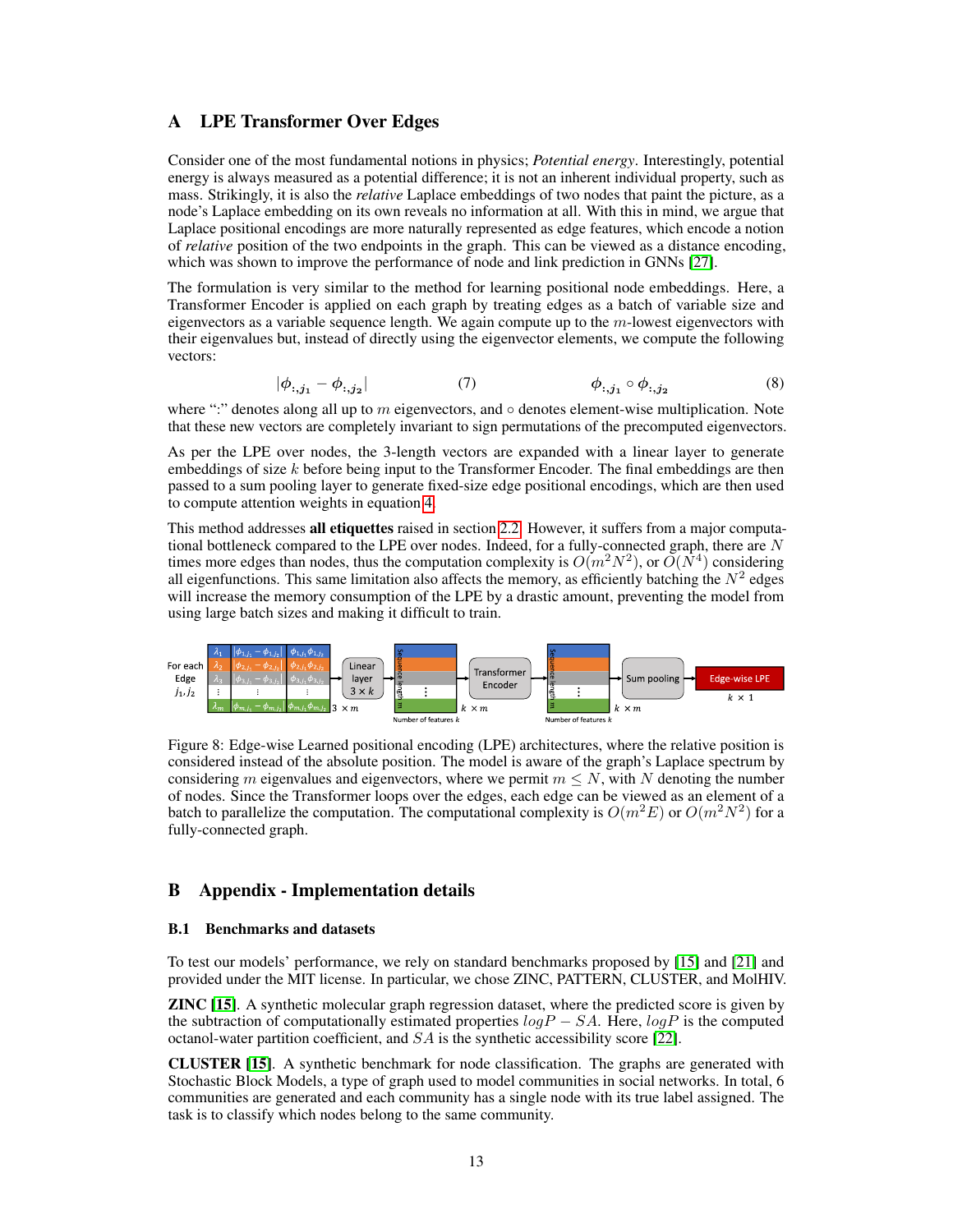**PATTERN [\[15\]](#page--1-3).** A synthetic benchmark for node classification. The graphs are generated with Stochastic Block Models, a type of graph used to model communities in social networks. The task is to classify the nodes into 2 communities, testing the GNNs ability to recognize predetermined subgraphs.

MolHIV [\[21\]](#page--1-4). A real-world molecular graph classification benchmark. The task is to predict whether a molecule inhibits HIV replication or not. The molecules in the training, validation, and test sets are divided using a scaffold splitting procedure that splits the molecules based on their two-dimensional structural frameworks. The dataset is heavily imbalanced towards negative samples. It is also known that this dataset suffers from a strong de-correlation between validation and test set performance, meaning that more hyperparameter fine-tuning on the validation set often leads to lower test set results.

MolPCBA [\[21\]](#page--1-4). Another real-world molecular graph classification benchmark. The dataset is larger than MolHIV and applies a similar scaffold spliting procedure. It consists of multiple, extremely skewed (only 1.4% positivity) molecular classification tasks, and employs Average Precision (AP) over them as a metric.

### B.2 Ablation studies

The results in Figures [5-](#page--1-6)[6](#page--1-7) are done as an ablation study with a minimal tuning of the hyperparameters of the network to measure the impact of the node LPE and full attention. A majority of the hyperparameters used were tuned in previous work [\[15\]](#page--1-3). However, we altered some of the existing parameters to accommodate the parameter-heavy LPE, and modified the Main Graph Transformer hidden dimension such that all models have approximately  $\sim$  500k parameters for a fair comparison. We present results for the full attention with the optimal  $\gamma$  value optimized on the Node LPE model. We did this to isolate the impact that the Node LPE has on improving full attention. Details concerning the model architecture parameters are visible in Figure [9.](#page-1-0)

| <b>Attention</b> | <b>LPE</b>     | <b>LPE layers</b> | <b>LPE</b> dimension | <b>GT layers</b> | GT hidden dimension #Parameters |        |  |  |
|------------------|----------------|-------------------|----------------------|------------------|---------------------------------|--------|--|--|
| <b>ZINC</b>      |                |                   |                      |                  |                                 |        |  |  |
| $*$ Sparse       | ٠              | ٠                 | ۰                    | 6                | 96                              | 511201 |  |  |
| Sparse           | Node           | 3                 | 16                   | 6                | 72                              | 494865 |  |  |
| Full             | ä,             | ٠                 | $\overline{a}$       | 6                | 80                              | 471361 |  |  |
| Full             | Node           | 3                 | 16                   | 6                | 64                              | 508577 |  |  |
| <b>PATTERN</b>   |                |                   |                      |                  |                                 |        |  |  |
| Sparse           | ä,             | ٠                 | L.                   | 6                | 96                              | 508634 |  |  |
| Sparse           | Node           | 3                 | 16                   | 6                | 72                              | 493340 |  |  |
| Full             | ٠              | ٠                 | ٠                    | 6                | 80                              | 469142 |  |  |
| Full             | Node           | 3                 | 16                   | 6                | 64                              | 507202 |  |  |
| <b>CLUSTER</b>   |                |                   |                      |                  |                                 |        |  |  |
| Sparse           | ٠              | ٠                 | ٠                    | 16               | 56                              | 461348 |  |  |
| Sparse           | Node           | 1                 | 16                   | 16               | 56                              | 530036 |  |  |
| Full             | $\overline{a}$ | ٠                 | ٠                    | 16               | 48                              | 450498 |  |  |
| Full             | Node           | 1                 | 16                   | 16               | 48                              | 519186 |  |  |
| <b>MOLHIV</b>    |                |                   |                      |                  |                                 |        |  |  |
| Sparse           | ä,             | ٠                 | ۰                    | 6                | 96                              | 525985 |  |  |
| Sparse           | Node           | $\overline{2}$    | 16                   | 6                | 80                              | 503265 |  |  |
| Full             |                | ٠                 | ٠                    | 6                | 80                              | 483601 |  |  |
| $†$ Full         | Node           | $\overline{2}$    | 16                   | 6                | 72                              | 528265 |  |  |

<span id="page-1-0"></span>Figure 9: Model architecture parameters for the ablation study. We modify the hidden dimensions of the Main Graph Transformer (GT) such that all models have  $\sim$  500k parameters for a fair comparison. †The batch size was doubled to ensure convergence of the model. All other parameters outside the GT hidden dimension are consistent within a dataset experiment.

For the training parameters, we employed an Adam optimizer with a learning rate decay strategy initialized in  $\{10^{-3}, 10^{-4}\}$  as per [\[15\]](#page--1-3), with some minor modifications:

ZINC [\[15\]](#page--1-3). We selected an *initial learning rate* of 7 × 10<sup>−</sup><sup>4</sup> and increased the *patience* from 10 to 25 to ensure convergence. **PATTERN** [\[15\]](#page--1-3). We selected an *initial learning rate* of  $5 \times 10^{-4}$ . **CLUSTER [\[15\]](#page--1-3).** We selected an *initial learning rate* of  $5 \times 10^{-4}$  and reduced the *minimum learning* rate from 10<sup>-6</sup> to 10<sup>-5</sup> to speed up training time. MolHIV [\[21\]](#page--1-4). We elected to use similar training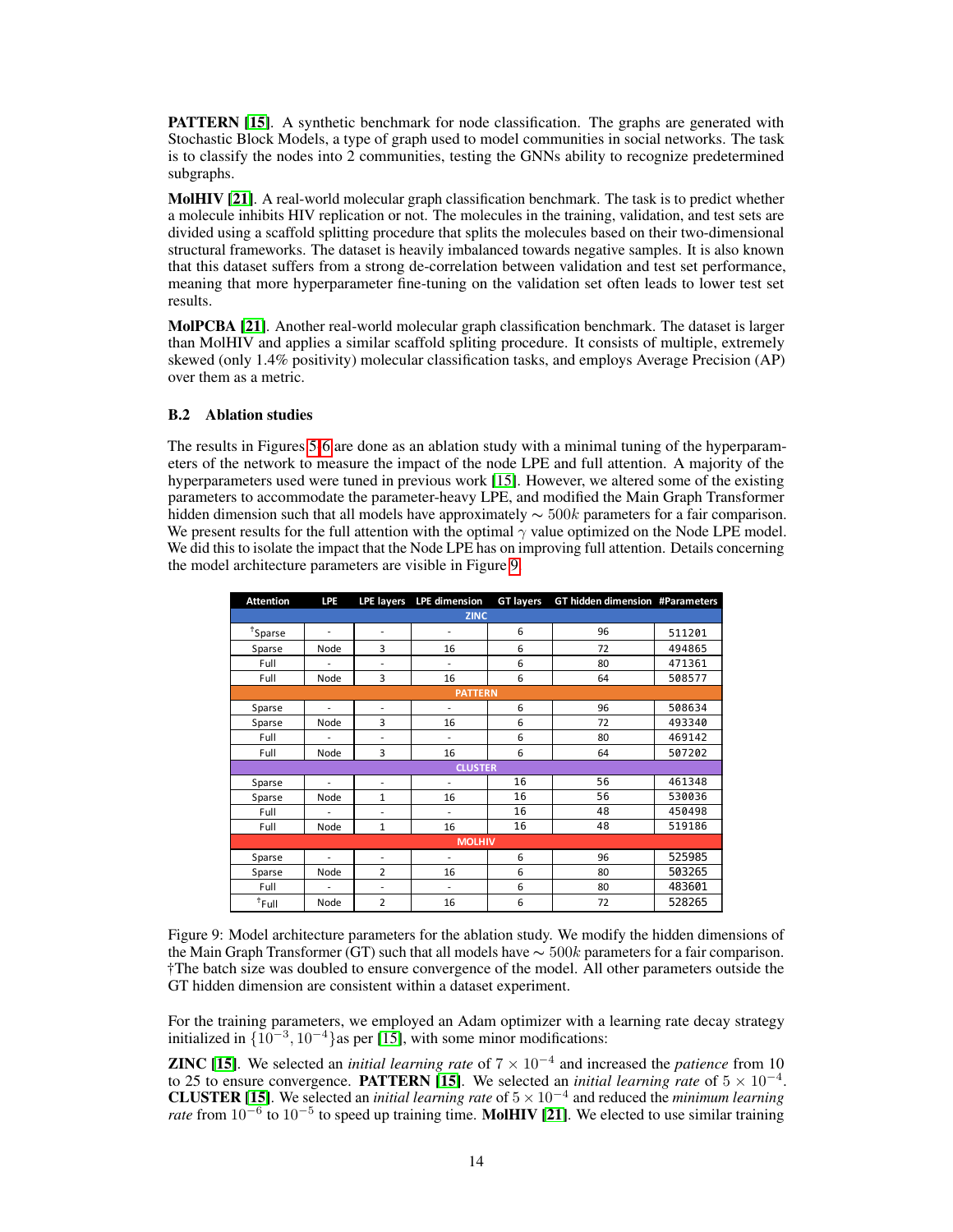procedures for consistency. We selected an *initial learning rate* of 10−<sup>4</sup> , a *reduce factor* of 0.5, a *patience* of 20, a *minimum learning rate* of 10−<sup>5</sup> , a *weight decay* of 0 and a *dropout* of 0.03.

### B.3 SOTA Comparison study

For the results in Figure [7,](#page--1-8) we tuned some of the hyperparameters, using the following strategies. The optimal parameters are in bold.

**ZINC**. Due to the 500k parameter budget, we tuned the pairing {*GT layers*, *GT hidden dimension*}  $\in$  $\{\{6, 72\}, \{8, 64\}, \{10, 56\}\}\$ and *readout* ∈ {"mean", "sum"} PATTERN. Due to the 500k parameter budget and long training times, we only tuned the pairing {*GT layers*, *GT hidden dimension*}  $\in \{ \{4,80\}, \{6,64\} \}$  CLUSTER. Due to the 500k parameter budget and long training times, we only tuned the pairing {*GT layers*, *GT hidden dimension*}  $\in \{ \{12, 64\}, \{16,48\} \}$  MolHIV. With no parameter budget, we elected to do a more extensive parameter tuning in a two-step process while measuring validation metrics on 3 runs with identical seeds.

- 1. We tuned *LPE* dimension  $\in \{8, 16\}$ , *GT* layers  $\in \{4, 6, 8, 10\}$ , *GT* hidden dimension  $\in \{48, 64, 72, 80, 96\}$
- 2. With the highest performing validation model from step 1, we then tuned *dropout* ∈ {0, 0.01, 0.025} and *weight decay* ∈ {0, 10<sup>−</sup><sup>6</sup> , 10<sup>−</sup><sup>5</sup>}

With the final optimized parameters, we reran 10 experiments with identical seeds.

MolPCBA. With no parameter budget, we elected to do a more extensive parameter tuning as well. We tuned *learning rate* ∈ {0.0001, 0.0003, 0.0005}, *dropout* ∈ {0, 0.1, 0.2, 0.3, 0.4, 0.5}, *GT layers* ∈ {2, 4, 5, 6, 8, 10, 12}, *GT layers* ∈ {128, 256, 304, 512}, *LPE layers* ∈ {8, 10, 12} amd *LPE dimension*  $\in \{8, 16\}$ 

| <b>Dataset</b> | Resource       | Cluster | GPU                     | <b>Epoch/Total time</b> |
|----------------|----------------|---------|-------------------------|-------------------------|
| <b>ZINC</b>    | Compute Canada | Graham  | Tesla P100-PCIE (12 GB) | 106s/17.88hrs           |
| <b>PATTERN</b> | Compute Canada | Graham  | Tesla P100-PCIE (12 GB) | 340s/12.52hrs           |
| <b>CLUSTER</b> | Compute Canada | Beluga  | Tesla V100-SXM2 (16 GB) | 433s/11.30hrs           |
| <b>MOLHIV</b>  | Compute Canada | Cedar   | Tesla V100-SXM2 (32 GB) | 204s/5.34hrs            |
| <b>MOLPCBA</b> | Compute Canada | Cedar   | Tesla V100-SXM2 (32 GB) | 883s/48.02hrs           |

### B.4 Computation details

Figure 10: Computational details for SOTA Comparison study.

## C Expressivity and complexity analysis of graph Transformers

In this section, we discuss how the universality of Transformers translates to graphs when using different node identifiers. Theoretically, this means that by simply labeling each node, Transformers can learn to distinguish any graph, and the WL test is no longer suited to study their expressivity.

Thus, we introduce the notion of learning complexity to better compare each architecture's ability to understand the space of isomorphic graphs. We apply the complexity analysis to the LPE and show that it can more easily capture the structure of graphs than a naive Transformer.

### C.1 Universality of Transformers for sequence-to-sequence approximations

In recent work [\[40\]](#page--1-9) [\[41\]](#page--1-10), it was proven that Transformers are universal sequence-to-sequence approximators, meaning that they can encode any function that approximately maps any first sequence into a second sequence when given enough parameters. More formally, they proved the following theorems for the universality of Transformers:

<span id="page-2-0"></span>**Theorem 1.** *For any*  $1 \leq p < \infty$ ,  $\epsilon > 0$  *and any function*  $f : \mathbf{R}^{d \times n} \to \mathbf{R}^{d \times n}$  *that is equivariant to permutations of the columns, there is a Transformer* g *such that the* L <sup>p</sup> *distance between* f *and* g *is smaller than* ε*.*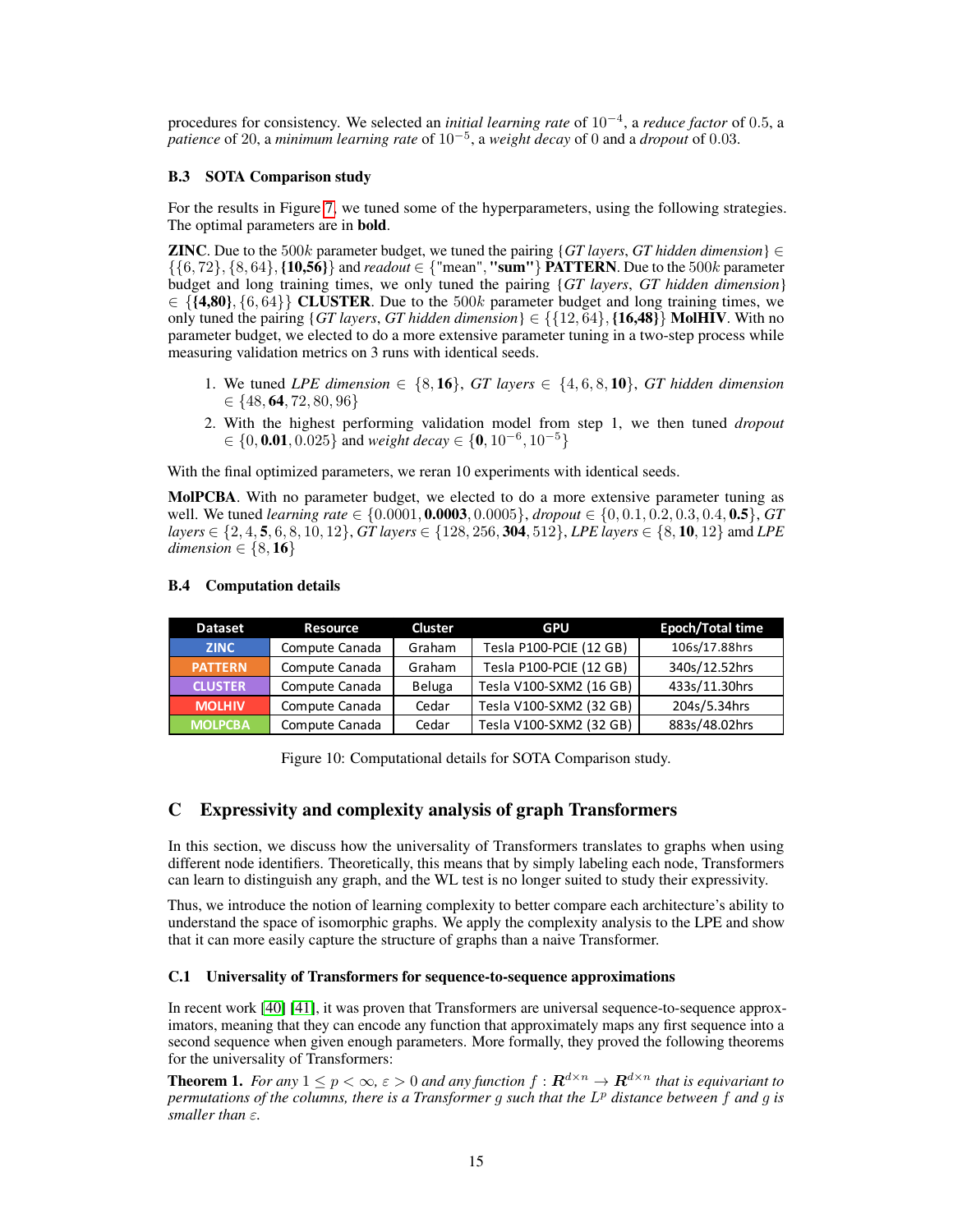Let  $B^n$  be the *n*-dimensional closed ball and denote by  $C^0(B^{d \times n}, R^{d \times n})$  the set of all continuous functions of the ball to  $\mathbb{R}^{d \times n}$ . A Transformer with positional encoding  $g_p$  is a Transformer g such that to each input X, a fixed learned positional encoding E is added such that  $g_p(X) = g(X + E)$ .

<span id="page-3-0"></span>**Theorem 2.** For any  $1 \leq p < \infty$ ,  $\epsilon > 0$  and any function  $f \in C^0(\mathbf{B}^{d \times n}, \mathbf{R}^{d \times n})$ , there is a *Transformer with positional encoding* g *such that the* L <sup>p</sup> *distance between* f *and* g *is smaller than* ε*.*

### <span id="page-3-1"></span>C.2 Graph Transformers approximate solutions to the graph isomorphism problem

We now explore the consequences of the previous 2 theorems on the use of Transformers for graph representation learning. We first describe 2 types of Transformers on graphs; one for node and one for edge inputs. They will be used to deduce corollaries of theorems [1](#page-2-0) and [2](#page-3-0) for graph learning and later comparison with our proposed architecture. Assume now that all nodes of the graphs we consider are given an integer label in  $\{1, ..., N\}$ .

The naive edge transformer takes as input a graph represented as a sequence of ordered pairs  $((i, j), \sigma_{i,j})$  with  $i \leq j$  the indices of 2 vertices and  $\sigma_{i,j}$  equal to 1 or 0 if the vertices  $i, j$  are connected or not. Recall there are  $N(N-1)/2$  pairs of integers  $i, j$  in  $\{1, ..., N\}$  with  $i < j$  the indices of 2 vertices and  $\sigma_{i,j}$  equal to 1 or 0 if the vertices  $i, j$  are connected or not. It is obvious that any ordering of these edge vectors describe the same graph. Recall there are  $N(N-1)/2$  pairs of integers i, j in  $\{1, ..., N\}$  with  $i \leq j$ . Consider the set of functions  $f: \mathbf{R}^{N(N-1)/2 \times 2} \to \mathbf{R}^{N(N-1)/2 \times 2}$  that are equivariant to the permutations of columns then theo-rem [1](#page-2-0) says the function  $f$  can be approximated with arbitrary accuracy by Transformers on edge input.

The naive node Transformer can be defined as a Transformer with positional encodings. This graph Transformer will take as input the identity matrix and as positional encodings the padded adjacency matrix. This can be viewed as a one-hot encoding of each node's neighbors. Consider the set of continuous functions  $f: \mathbf{R}^{N \times N} \to \mathbf{R}^{N \times N}$ , then theorem [2](#page-3-0) says the function f can be approximated with arbitrary accuracy by Transformers on node inputs.

From these two observations on the universality of graph Transformers, we get as a corollary that these 2 types of Transformers can approximate solutions of the graph isomorphism problem. In each case, pick a function that is invariant under node index permutations and maps non-isomorphic graphs to different values and apply theorem [1](#page-2-0) or [2](#page-3-0) that shows there is a Transformer approximating that function to an arbitrarily small error in the  $L^p$  distance. This is an interesting fact since it is known that the discrimination power of most message passing graph networks is upper bounded by the Weisfeiler-Lehman test which is unable to distinguish some graphs.

This may seem strange since it is unlikely there is an algorithm solving the graph isomorphism problem in polynomial time to the number of nodes  $N$ , and we address this issue in the notes below.

Note 1: Only an approximate solution. The universality theorems do not state that Transformers solve the isomorphism problem, but that they can approximate a solution. They only learn the invariant functions only up to some error so they still can mislabel graphs.

Note 2: Estimate of number of Transformer blocks. For the approximation of the function  $f$  by a Transformer to be precise, a large number of Transformer blocks will be needed. In [\[40\]](#page--1-9), it is stated that the universal class of function is obtained by composing Transformer blocks with 2 heads of size 1 followed by a feed-forward layer with 4 hidden nodes. In [\[41\]](#page--1-10) section 4.1, an estimate of the number of blocks is given. If  $f: \mathbb{R}^{d \times n} \to \mathbb{R}^{d \times n}$  is *L*-Lipschitz, then  $||f(X) - f(Y)|| < \varepsilon/2$  when  $||X - Y|| < \varepsilon/2L = \delta$ . In the notation of [\[41\]](#page--1-10), the LPE has constants  $p = 2$  and  $s = 1$ . If g is a composition of Transformer blocks then an error  $||f - g||_{L^p} < \varepsilon$  can be achieved with a number of Transformer blocks larger than

$$
\left(\frac{dn}{\delta}\right) + \left(\frac{p(n-1)}{\delta^d} + s\right) + \left(\frac{n}{\delta^{dn}}\right) = \frac{dn2L}{\varepsilon} + \frac{2(n-1)(2L)^d}{\varepsilon^d} + 1 + \frac{n(2L)^{dn}}{\varepsilon^{dn}}
$$

In the case of the node encoder described above,  $n = d = N$  (the number of nodes) and the last term in the sum above becomes  $N(2L/\varepsilon)^{N^2}$ , so the number of parameters and therefore the computational time is exponential in the number of nodes for a fixed error  $\varepsilon$ . Note that this bound on the number of Transformer blocks might not be tight and might be much lower for a specific problem.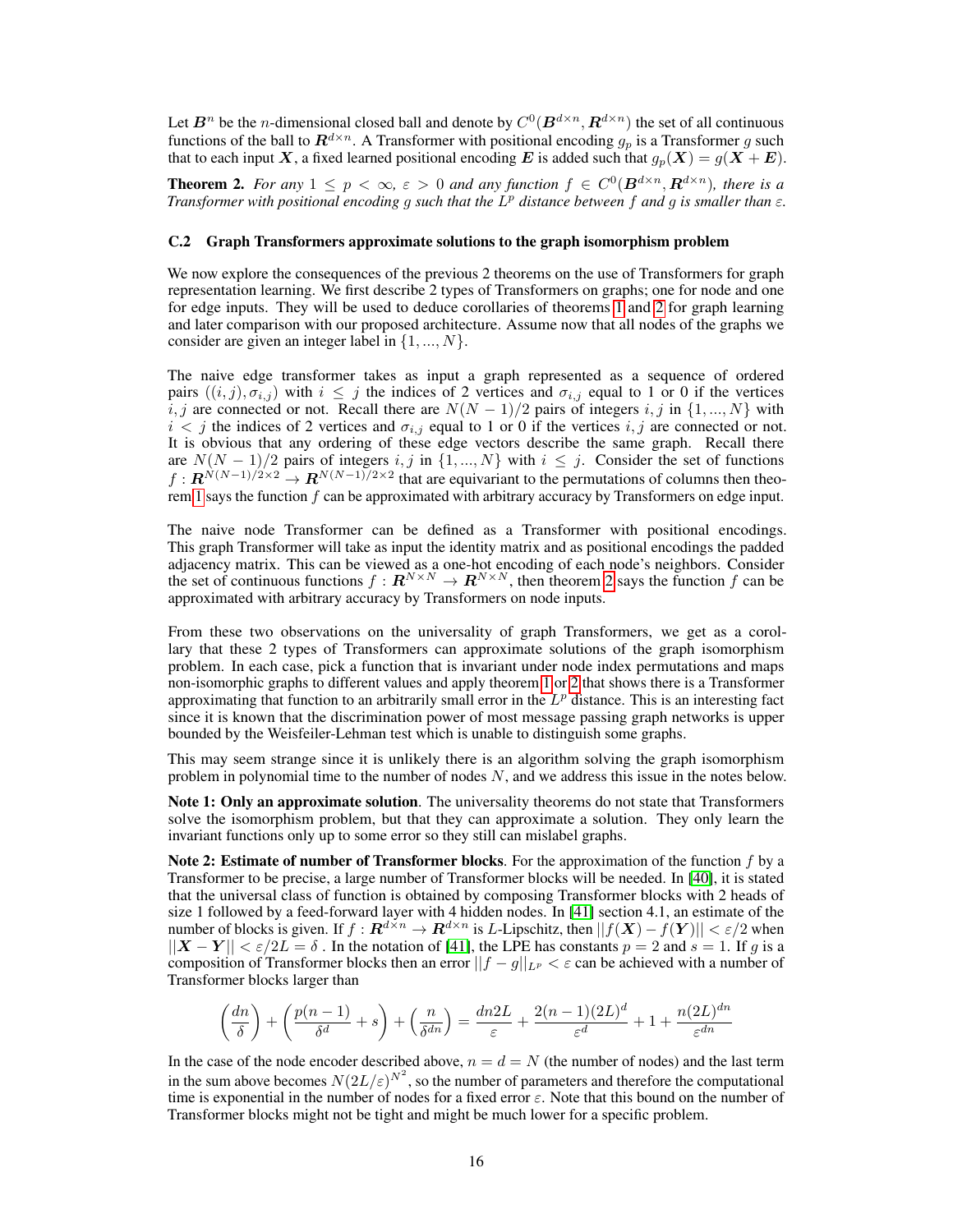Note 3: Learning invariance to label permutations. In the above proof, the Transformer is assumed to be able to label all isomorphic graphs into the same class within a small error. However, given a graph of N nodes, there are  $N!$  different node labeling permutations, and they all need to be mapped to the same output class. It seems unlikely that such function can be learned with polynomial complexity to N.

Following these observations, it does not seem appropriate to compare Transformers to the WL test as is the custom for graph neural networks and we think at this point we should seek a new measure of expressiveness of graph Transformers.

### C.3 Expressivity of the node-LPE

Here, we want to show that the proposed node-LPE can generate a unique node identifier that allows our Transformer model to be a universal approximator on graphs, thus allowing us to approximate a solution to graph isomorphism.

Recall the node LPE takes as input an  $N \times m \times 2$  tensor with m the number of eigenvalues and eigenvectors that are used to represent the nodes. The output is a  $N \times k$  tensor. Notice that 2 non-isomorphic graphs on N nodes can have the same  $m < N$  eigenvalues and eigenspaces and disagree on the last  $N - m$  eigenvalues and eigenspaces. Any learning algorithm missing the last  $N - m$  pieces of information won't be able to distinguish these graphs. Here we will fix some m and show that the resulting Transformer can approximately classify all graphs with  $N \leq m$ .

Fix some linear injection  $M: \mathbf{R}^{N\times2\times m} \to \mathbf{R}^{N\times k\times m}$ . Let G be a graph and  $U \subset \mathbf{R}^{N\times2\times m}$  be bounded set containing all the tensor representations of graphs  $T_G$  and let R be the radius of a ball containing  $M(U)$ . Consider the set  $C^0(B^{N\times k\times m}_R,R^{N\times k\times m})$  of continuous functions of the closed radius R ball in  $R^{N\times k\times m}$ . Finally, denote by  $S: R^{N\times k\times m}\to R^{N\times k}$  the linear function taking the sum of all values in the  $m$  dimension. The following universality result for LPE Transformers is a direct consequence of theorem [2.](#page-3-0)

**Proposition 1.** For any  $1 \le p < \infty$ ,  $\varepsilon > 0$  and any continuous function  $F: \mathbf{B}_{R}^{N \times k \times m} \to \mathbf{R}^{N \times k}$ , *there is an LPE Transformer* g *such that the* L <sup>p</sup> *distance between* M ◦ f ◦ S *and* g *is smaller than* ε*.*

As a corollary, we get the same kind of approximation to solutions of the graph isomorphism problem as with the naive Transformers. Let f be a function of  $C^0(B_R^{N \times k \times m}, R^{N \times k \times m})$  that maps  $M(T_G)$ to a value that is only dependent of the isomorphism class of the graph and assigns different values to different isomorphism classes. We can further assume that  $f$  takes values that are 0 for all but one coordinate in the  $k$  dimension. The same type of argument is possible for the edge-LPE from figure [8.](#page-0-0)

### C.4 Comparison of the learning complexity of naive graph Transformers and LPE

We now argue that while the LPE Transformer and the naive graph Transformers of section [C.2](#page-3-1) can all approximate a function  $f$  solution of the graph isomorphism problem, the complexity of the learning problem of the LPE is much lower since the spaces it has to learn are simpler.

**Naive Node Transformer.** First recall that the naive node Transformer learns a map  $f: \mathbb{R}^{N^2} \to$  $\boldsymbol{R}^{N^2}$ . In this situation, each graph is represented by N! different matrices which all have to be identified by the Transformer. This encoding also does not provide any high-level structural information about the graph.

Naive Edge Transformer. The naive edge Transformer has the same difficulty since the function its learning is  $\mathbb{R}^{N(N-1)} \to \mathbb{R}^{N(N-1)}$  and the representation of each edge depend on a choice of labeling of the vertices and the  $N!$  possible labelings need to be identified again.

**Node-LPE Transformer**. In the absence of eigenvalues with multiplicity  $> 1$ , the node LPE that learns a function  $R^{N\times2\times m} \to R^{N\times k}$  does not take as input a representation of the graph that depends on the ordering of the nodes. It does, however, depend on the choice of the sign of each of the eigenvectors so there are still  $2^N$  possible choices of graph representations that need to be identified by the Transformer but this is a big drop in complexity compared to the previous  $N!$ . The eigenfunctions also provide high-level structural information about the graph that can simplify the learning task of the graph.